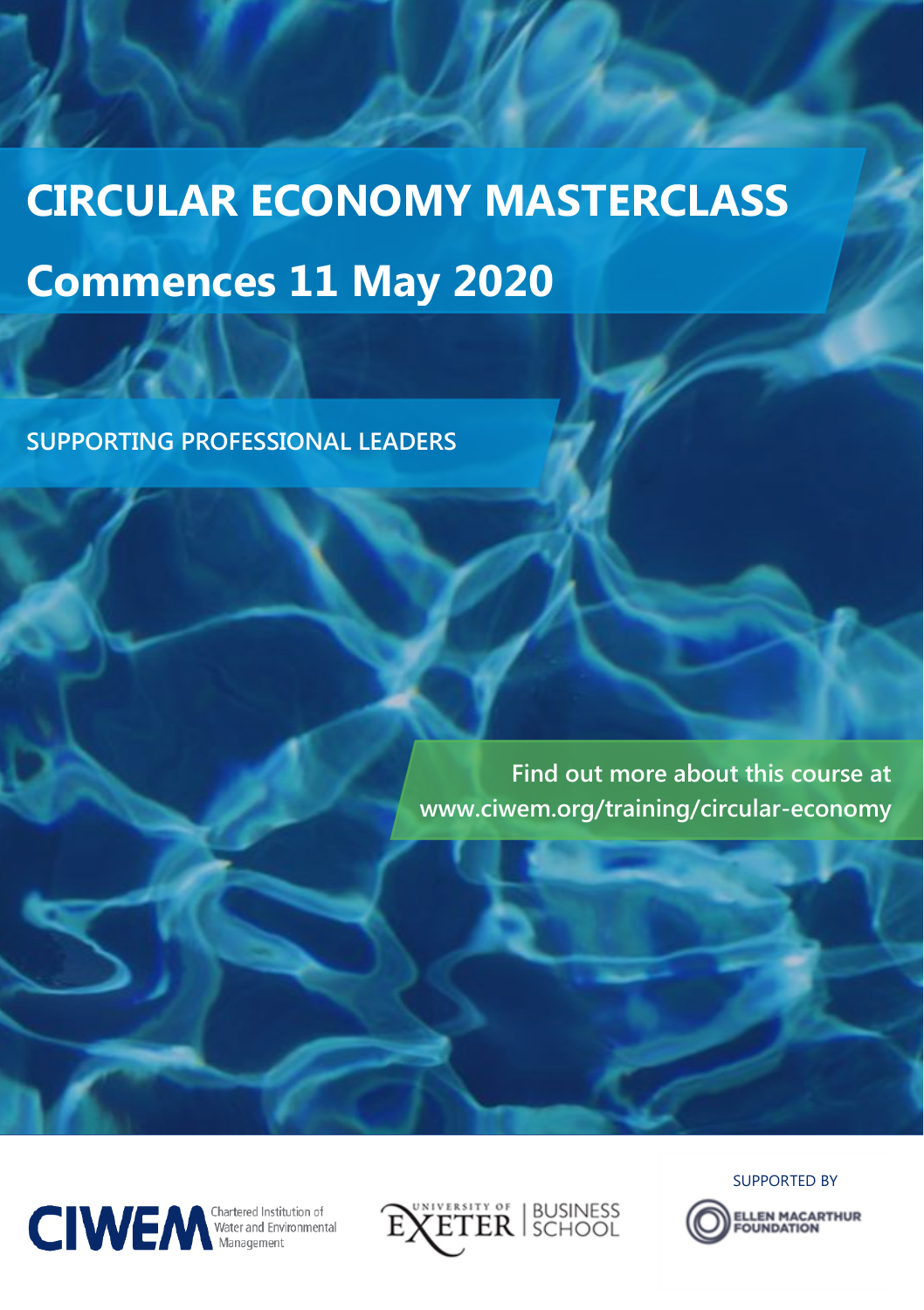**In our global economy there is an ever-increasing demand on resources.** 

**The impact of this can be felt in the water sector through enhanced environmental standards, tightening regulatory challenges and the increased cost of consumables.**

**Water companies need to maximise the value they can derive from their significant asset bases, even after those assets might have been made redundant.** 

**This requires constant innovation, not just around new technological solutions but the business models that these innovations exist within. It might take innovative partnerships, making use of the wider supply chain or working with stakeholders in the water system not yet identified or engaged by traditional methods.**

**The natural capital that sits within the water catchments is gradually being understood but how can companies harness its potential in a sustainable way? Critically, how do we move at a water systems level to be restorative and regenerative by design, a core principle of the circular economy?**

The 6-week Masterclass goes beyond the basics, giving participants an understanding in value creation, capture and scaling and the capabilities required at each stage on the transition to more circular thinking.

Leaders engaged in Circular Economy share insight into sector specific case studies and can give practical advice on how to overcome barriers and make the case for change within your organisation.

**Find out more at www.ciwem.org/training/circular-economy**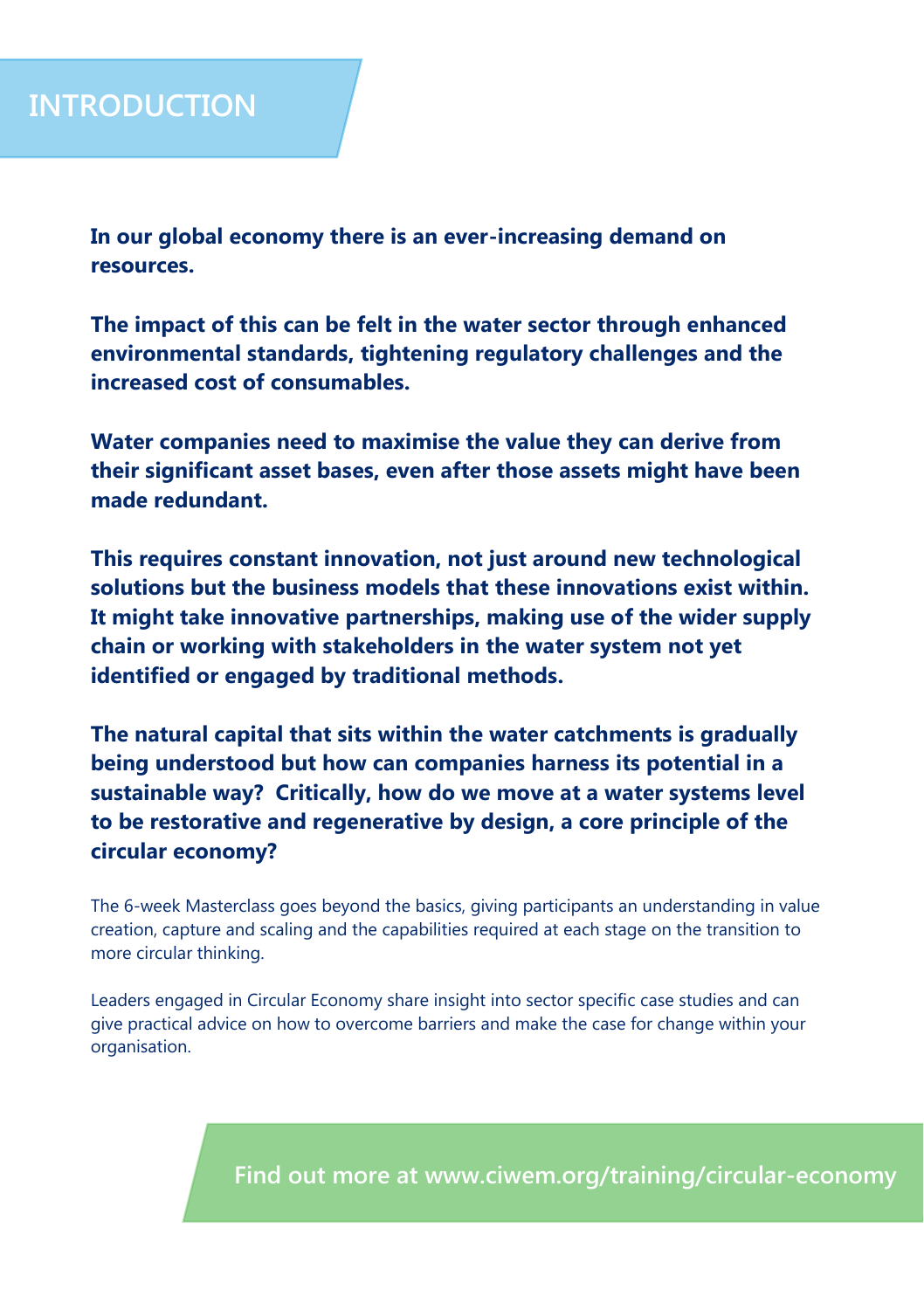## **Course Overview**

#### **This Masterclass is designed to enable participants in the water sector to UNDERSTAND, IMPLEMENT and DERIVE ORGANISATIONAL VALUE from the CIRCULAR ECONOMY PRINCIPLES.**

As a senior leader in the water and environment sector, you are required to respond to the challenges that arise and create opportunities during your organisation's journey to a Circular Economy. The Masterclass moves beyond theories to help you understand and apply value creation, capture and scaling. It will develop your professional practitioner skills to deal with the implementation gap.

#### The masterclass will:

- Link core knowledge, examples, tools and discussion to the key challenges and requirements within your organisation
- Turn theory into practice, enabling you to implement specific actions to take the circular economy forward in your daily business
- Help you to manage key stages in the circular value journey
- Create the confidence required to generate circular economy innovation within your organisation
- Show you how to make the case for change
- Link you to a community of circular economy professionals.

#### Masterclass content:

- Week 0 Orientation Week
- Week 1 Value Wastage
- Week 2 Value Creation
- Week 3 Value Capture
- Week 4 Value Distribution
- Week 5 Value Measurement
- Week 6 Dealing with increasing complexity